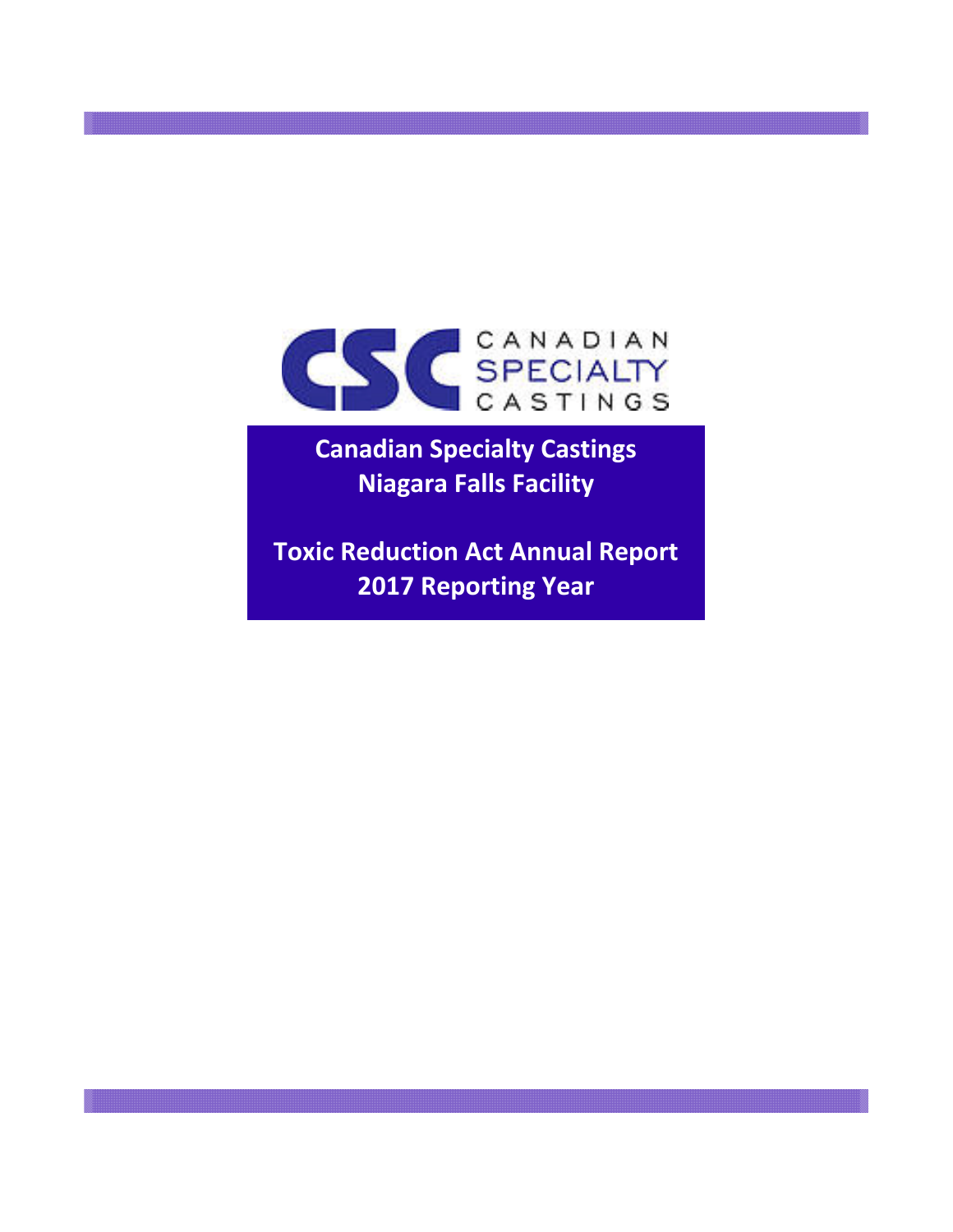## **Basic Facility Information**

| <b>Facility Identification and Site Address</b> |                                                                             |                                                                                                               |  |  |  |  |  |  |  |  |  |  |
|-------------------------------------------------|-----------------------------------------------------------------------------|---------------------------------------------------------------------------------------------------------------|--|--|--|--|--|--|--|--|--|--|
| <b>Company Name</b>                             |                                                                             | <b>Canadian Specialty Castings</b>                                                                            |  |  |  |  |  |  |  |  |  |  |
| <b>Facility Name</b>                            |                                                                             | Niagara Falls Facility                                                                                        |  |  |  |  |  |  |  |  |  |  |
|                                                 | <b>Physical Address:</b>                                                    | Mailing Address: (if different)                                                                               |  |  |  |  |  |  |  |  |  |  |
| <b>Facility Address</b>                         | 4248 Broughton Avenue<br>Niagara Falls, Ontario<br><b>L2F 3K6</b>           | Same as physical address                                                                                      |  |  |  |  |  |  |  |  |  |  |
| <b>Spatial Coordinates of Facility</b>          | Zone: 17<br>Easting: 657204<br>Northing: 4775113                            | <b>Expressed in Universal Transverse Mercator</b><br>(UTM) within a North American Datum 83<br>(NAD83) datum. |  |  |  |  |  |  |  |  |  |  |
| <b>Number of Employees</b>                      | 28                                                                          |                                                                                                               |  |  |  |  |  |  |  |  |  |  |
| <b>NPRI ID</b>                                  | 4541                                                                        |                                                                                                               |  |  |  |  |  |  |  |  |  |  |
|                                                 | <b>Parent Company (PC) Information</b>                                      |                                                                                                               |  |  |  |  |  |  |  |  |  |  |
| <b>PC Name &amp; Address</b>                    | <b>Canadian Specialty Castings</b>                                          | Same as physical address                                                                                      |  |  |  |  |  |  |  |  |  |  |
| Percent Ownership for each<br><b>PC</b>         | 100%                                                                        |                                                                                                               |  |  |  |  |  |  |  |  |  |  |
|                                                 | <b>Primary North American Industrial Classification System Code (NAICS)</b> |                                                                                                               |  |  |  |  |  |  |  |  |  |  |
| 2 Digit NAICS Code                              | 32 (Manufacturing)                                                          |                                                                                                               |  |  |  |  |  |  |  |  |  |  |
| <b>4 Digit NAICS Code</b>                       | 3315 (Foundries)                                                            |                                                                                                               |  |  |  |  |  |  |  |  |  |  |
| <b>6 Digit NAICS Code</b>                       | 331529 (Non-ferrous foundries [except die-casting])                         |                                                                                                               |  |  |  |  |  |  |  |  |  |  |
|                                                 | <b>Company Contact Information</b>                                          |                                                                                                               |  |  |  |  |  |  |  |  |  |  |
|                                                 | <b>Trevor Bezo</b><br><b>General Manager</b>                                | Contact Address if different from facility<br>address                                                         |  |  |  |  |  |  |  |  |  |  |
| <b>Facility Public Contact</b>                  | trevorbezo@cscastings.com                                                   |                                                                                                               |  |  |  |  |  |  |  |  |  |  |
|                                                 | Phone: (905) 356-2655                                                       | Same as facility address                                                                                      |  |  |  |  |  |  |  |  |  |  |
|                                                 | Fax: (905) 356-6760                                                         |                                                                                                               |  |  |  |  |  |  |  |  |  |  |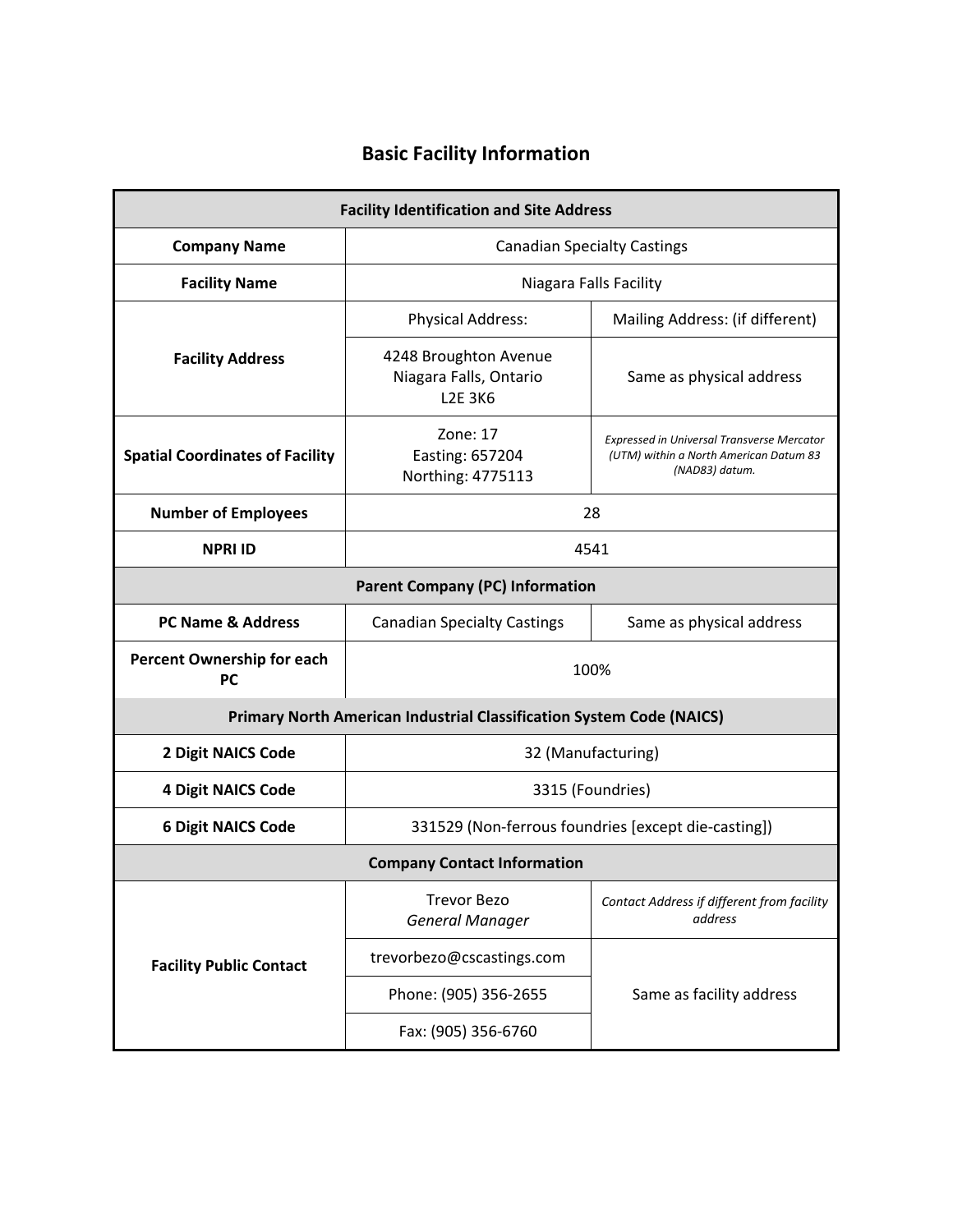## **Canadian Specialty Castings ‐ Niagara Falls Facility Year 2017 TRA Substance Accounting**

## **Annual Report**

|                                 |         | <b>Usage</b>    |            |                                      |       |                  |                                            | <b>Creation</b> |      |                                  |       |                  |                                            |                 |               | <b>Contained In Product</b>          |       |                |                                            | <b>Air Releases</b> |        |                                      |       |                |                                            |
|---------------------------------|---------|-----------------|------------|--------------------------------------|-------|------------------|--------------------------------------------|-----------------|------|----------------------------------|-------|------------------|--------------------------------------------|-----------------|---------------|--------------------------------------|-------|----------------|--------------------------------------------|---------------------|--------|--------------------------------------|-------|----------------|--------------------------------------------|
| <b>Contaminant Name</b>         | CAS#    | 2017            | 2014       | <b>Difference</b><br>$(2017 - 2014)$ | Unit  | $%$ of<br>Change | Reason for<br><b>Significant</b><br>Change | 2017            | 2014 | Difference<br>$(2017 -$<br>2014) | Unit  | $%$ of<br>Change | Reason for<br><b>Significant</b><br>Change | 2017            | 2014          | <b>Difference</b><br>$(2017 - 2014)$ | Unit  | % of<br>Change | Reason for<br><b>Significant</b><br>Change | 2017                | 2014   | <b>Difference</b><br>$(2017 - 2014)$ | Unit  | % of<br>Change | <b>Reason for</b><br>Significant<br>Change |
| Chromium (and its<br>compounds) | NA - 04 | $>10$ to<br>100 | ∙10 to 100 | >1 to 10                             | tonne | 5.6%             | < 10%                                      |                 |      |                                  | tonne | N/A              | N/A                                        | $>10$ to<br>100 | >10 to<br>100 | >1 to 10                             | tonne | $-21.3%$       | Change in<br><b>Alloys Used</b>            | 0.024               |        | 0.024                                | tonne | 100.0%         | Change in<br>Alloys Used                   |
| Copper (and its compounds)      | NA - 06 | $>10$ to<br>100 | >1 to 10   | >1 to 10                             | tonne | 110.7%           | Change in<br>Alloys Used                   |                 |      |                                  | tonne | N/A              | N/A                                        | $>10$ to        | $>1$ to 10    | >1 to 10                             | tonne | 55.1%          | Change in<br>Alloys Used                   | 0.0196              | 0.0016 | 0.018                                | tonne | 1127.0%        | Change in<br>Alloys Used                   |

|                            |                 | <b>Usage</b>    |      |                                      |       |                |                                            |       | <b>Creation</b> |                                  |       |                  |                                            |                 |      | <b>Contained In Product</b>          |       |                  |                                            | <b>Air Releases</b> |      |                                      |       |                |                                            |  |
|----------------------------|-----------------|-----------------|------|--------------------------------------|-------|----------------|--------------------------------------------|-------|-----------------|----------------------------------|-------|------------------|--------------------------------------------|-----------------|------|--------------------------------------|-------|------------------|--------------------------------------------|---------------------|------|--------------------------------------|-------|----------------|--------------------------------------------|--|
| <b>Contaminant Name</b>    | CAS#            | 2017            | 2016 | <b>Difference</b><br>$(2017 - 2016)$ | Unit  | % of<br>Change | <b>Reason for</b><br>Significant<br>Change | 2017  | 2016            | Difference<br>$(2017 -$<br>2016) | Unit  | $%$ of<br>Change | <b>Reason for</b><br>Significant<br>Change | 2017            | 2016 | <b>Difference</b><br>$(2017 - 2016)$ | Unit  | $%$ of<br>Change | <b>Reason for</b><br>Significant<br>Change | 2017                | 2016 | <b>Difference</b><br>$(2017 - 2016)$ | Unit  | % of<br>Change | <b>Reason for</b><br>Significant<br>Change |  |
| Cobalt (and its compounds) | NA - 05         | $>10$ to<br>100 | N/A  | N/A                                  | kg    | N/A            | 1st Year<br>Reporting                      |       | N/A             | N/A                              | kg    | N/A              | 1st Year<br>Reporting                      | $>10$ to<br>100 | N/A  | N/A                                  | kg    | N/A              | 1st Year<br>Reporting                      | 1.84E-01            | N/A  | N/A                                  | K9    | N/A            | 1st Year<br>Reporting                      |  |
| Particulate Matter ≤10µm   | <b>NA - M09</b> |                 | N/A  | N/A                                  | tonne | N/A            | 1st Year<br>Reporting                      | 0.503 | N/A             | N/A                              | tonne | N/A              | 1st Year<br>Reporting                      | N/R             | N/R  | N/A                                  | tonne | N/A              | N/A                                        | 0.503               | N/A  | N/A                                  | tonne | N/A            | 1st Year<br>Reporting                      |  |
| Particulate Matter ≤2.5µm  | NA - M10        |                 | N/A  | N/A                                  | tonne | N/A            | 1st Year<br>Reporting                      | 0.385 | N/A             | N/A                              | tonne | N/A              | 1st Year<br>Reporting                      | N/R             | N/R  | N/A                                  | tonne | N/A              | N/A                                        | 0.385               | N/A  | N/A                                  | tonne | N/A            | 1st Year<br>Reporting                      |  |

Note: N/A <sup>=</sup> Not Applicable; N/R <sup>=</sup> Not Required